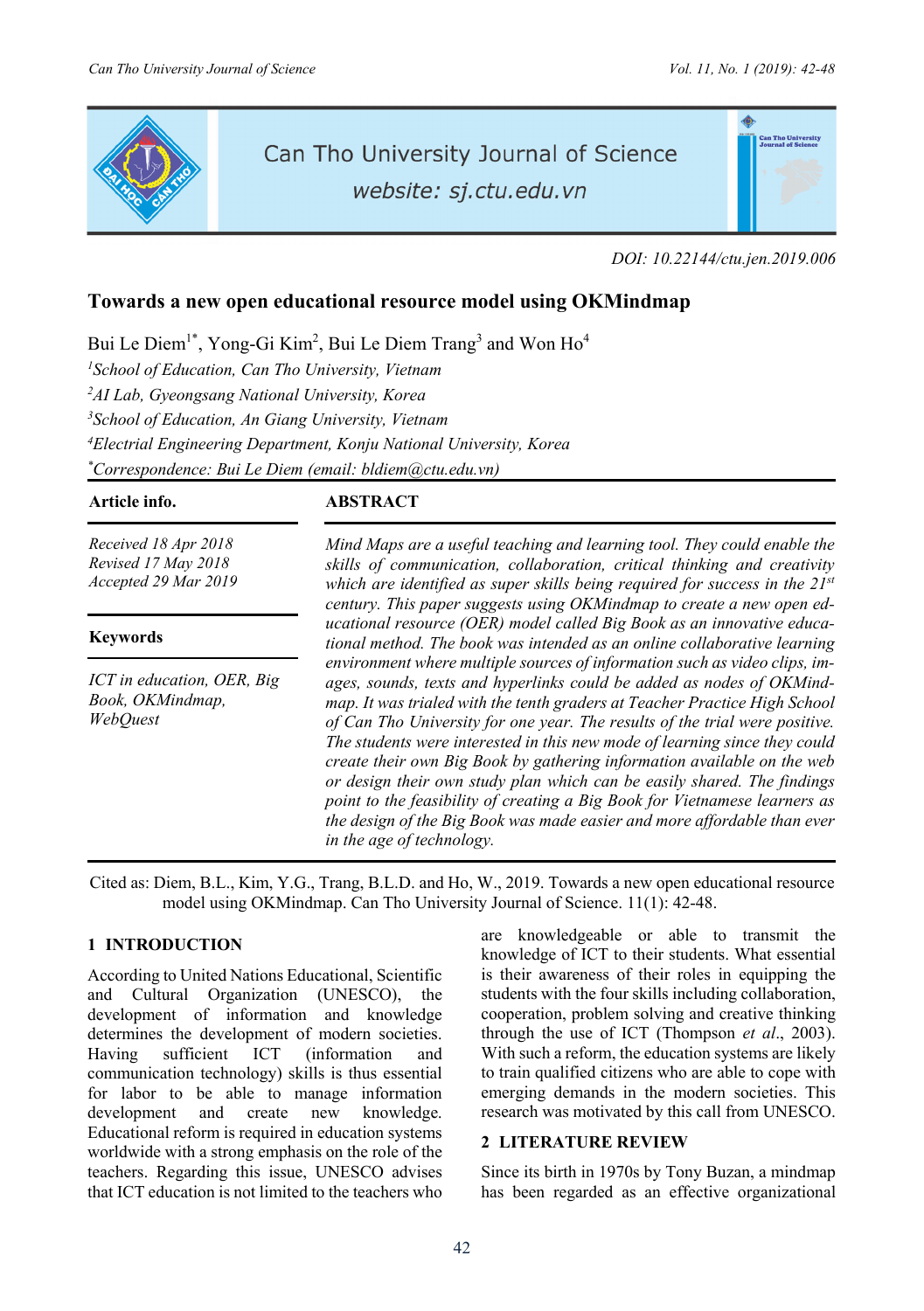thinking tool. In recent years, mind Maps have have become a popular teaching tool and being developed along with the advent of technology. Following mindmap is OKMindmap, a free online mind mapping tool, created to support the mind mapping process. OKMindmap allows its users to collect and connect information from various online sources. Sources such as images, video clips, documents and websites can be linked in mind map nodes. Users can access and update their mind maps for their own purposes. One notable benefit of OKMindmap is its ability to enable the learners to share information, which is supposed to enhance collaboration and facilitate the learning process (Won, 2015).

OKmindmap is an innovative tool for drawing a mindmap. Using mind mapping with OKMindmap requires the combination of higher-order thinking skills and technological advances. As such, the use of OKMindmap is believed to be able to promote the development of four super skills including communication, collaboration, critical thinking and creativity (Gregg and Saha, 2007). These are considered as essential skills to be possessed by the 21<sup>st</sup> century citizens. As for the learners to possess those four skills, teachers play a more crucial role than ever. They are expected to improve their teaching methods (Fun and Maskat, 2010), and one of the ways is to harness the advances of information technology (Rohatgi *et al.*, 2016).

Although mindmapping has been claimed to be a powerful thinking tool and OKMindmap has been developed to facilitate mindmapping, little research has been conducted into the use of OK-mindmap in education. This study seeks to address this gap. It explored the effect of OER model called as Big Book in OKMindmap style on high school students' learning method.

The idea of creating 'a book' in the form of an OKMindmap page as found in this link http://bit.ly/2aWlsQl is to develop an open educational resource. This book enables the learners to manage their own studies or frequently update their own book in order to serve their learning and then life-long learning needs. This can be done almost anywhere and anytime provided that the learners have access to internet-connected smart phones or laptops (Baborska-Narozny *et al.*, 2016).

The development of this system requires the learners' ability to use OKMindmap and some basic computer skills as required by UNESCO. It is therefore feasible to cater the idea to all kinds of learners. The completed books can be shared within a class, a group of classes or a school. The books can then be shared on the social networks, which can be

of benefit to a wider population. This mode of learning is believed to be able to promote a more effective learning method which can encourage creativity as opposed to the method which promotes memorization or rote learning. The books resulted from the use of OKMindmap can be analysed to identify individual capabilities. The results can inform the teachers of the actions they should take in order to support their future career choice.

In conclusion, as mentioned above, it is hypothesized that the idea of creating 'a Big Book' can be realised by harnessing the availability of OKMindmap and ICT skills. This motivated this study to be conducted.

# **3 RESEARCH METHODOLOGY**

The aim of this research study was to explore the effect of OER model called as Big Book in OKMindmap style on high school students' learning method. For this purpose, the following research questions were investigated:

(1) How was the idea of creating a "Big Book" using OKMindmap implemented by high school students in Viet Nam?

(2) What did the students perceive about their experience of using OKMindmap to create their own book?

Enhancing the teaching and learning quality is a priority Teacher Practice High School of Can Tho University. One of its commitments is to maximize the power of ICT education, which is associated with quality improvement in teaching ICT at this school. As an ICT teacher, the first author who is also a teacher at this school, has implemented an innovative idea in teaching Informatics to a group of high school students. On the basis of the benefits that OKMindmap offers, an experiment of creating "a book of knowledge" through the use of OKMindmap was implemented. Following the WebQuest method, the students collected the information available on the web to create their own book. Then the mapping techniques using this free drawing tool were employed to create the 'books'.

# **3.1 Participants**

Forty-two of the tenth graders at Teacher Practice High School of Can Tho University involved in the study. These students were among those who were taking Informatics as a subject in the curriculum. Learning how to use OKMindmap is one of the subject areas required in the syllabus and taught over a two-week period. The students were first introduced to OKMindmap. They then created their mindmaps for self-study and group study under the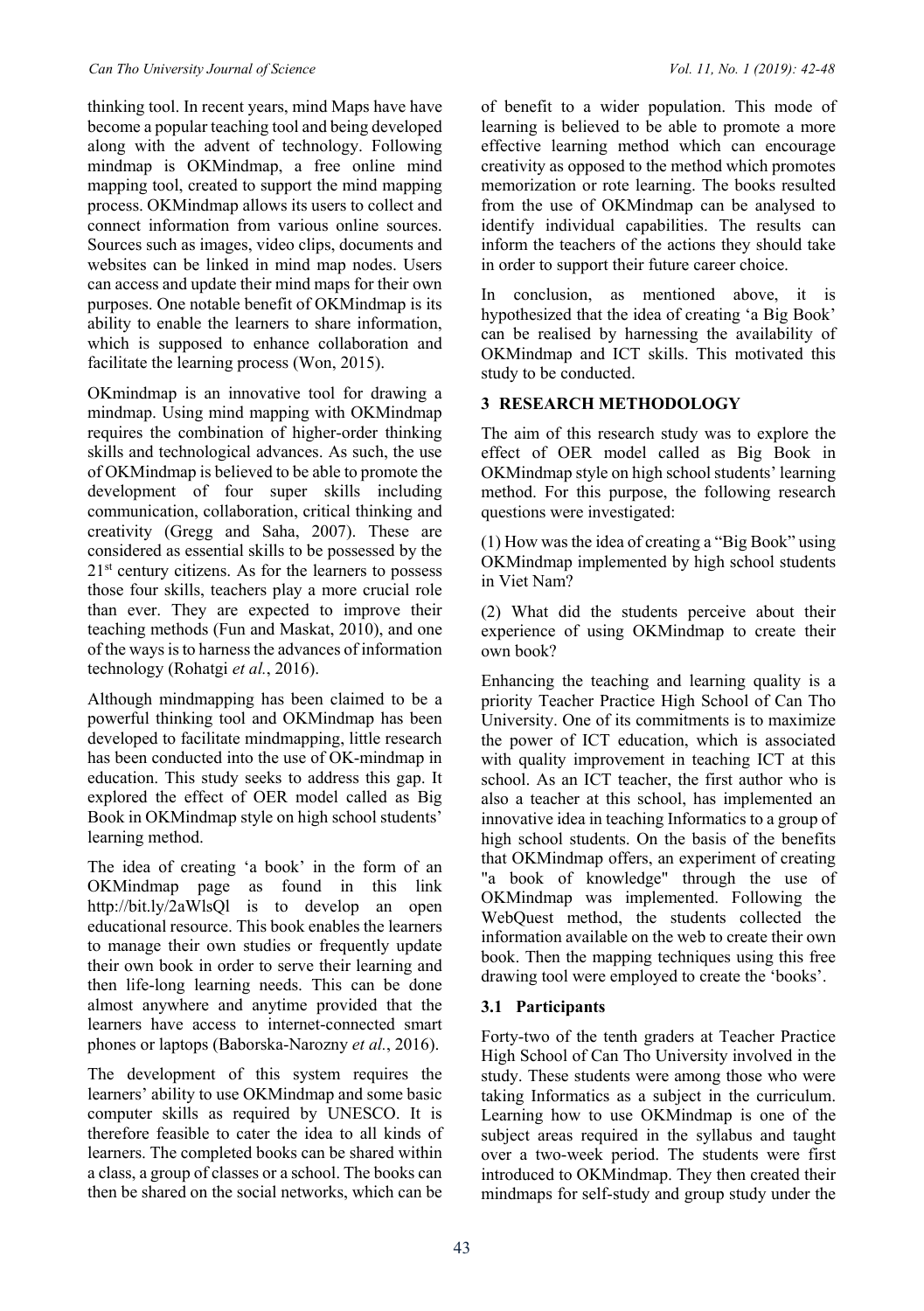teacher's instructions. Each individual student was then required to create a personal mind map to serve their own learning purpose. They started mind mapping their ideas and then collecting knowledge and information available on the web to create a book for themselves.

#### **3.2 Data collection and analysis**

Data were collected from two sources including:

(1) The "Big Books" created by the students were collected for analysis. These books were submitted to the teachers as a completion of an end-of term assignment. A collection of 42 books were analysed. Themes were drawn from the collection based on the underlying ideas embodied in the books.

(2) The students were invited to complete an online survey in which they reflected their experience of using OKMindmaps to create their own books. The survey included open questions which elicited perceptions and allowed for detailed responses. The data was then analysed inductively. This process involves checking and reviewing the data to identify the themes. The emerging themes reduced to three

main themes which are discussed in the result section.

#### **4 RESULTS**

#### **4.1 Student-created books**

Results from the analysis of 42 "Big Books" from 42 students participating in this research have showed that the students have created their own books successfully using OKMindmap. Each book has its own characteristics and shows different ideas and expectations. Across the "Big Books", students presented different topics that they wanted to know and share. Those topics shown in the "Big Books" illustrated different learning needs including the consolidation of knowledge of school subjects, the hobbies such as music and the expectation to share experiences and future plans. All of the "Big Books" were lively designed and filled with many links about music, images or video clips which are available on the internet (Figure 1). To discover these "Big Books" further, some striking topics that the students used in their books were introduced as follows:



**Fig. 1: A sample of a complete student-created book http://bit.ly/2aVSb8n** 

Firstly, the students were interested in creating a book serving the demand of synthesizing knowledge

from school subjects. They linked a number of different subjects together and presented their main contents in form of mind maps (Figure 2). It is clear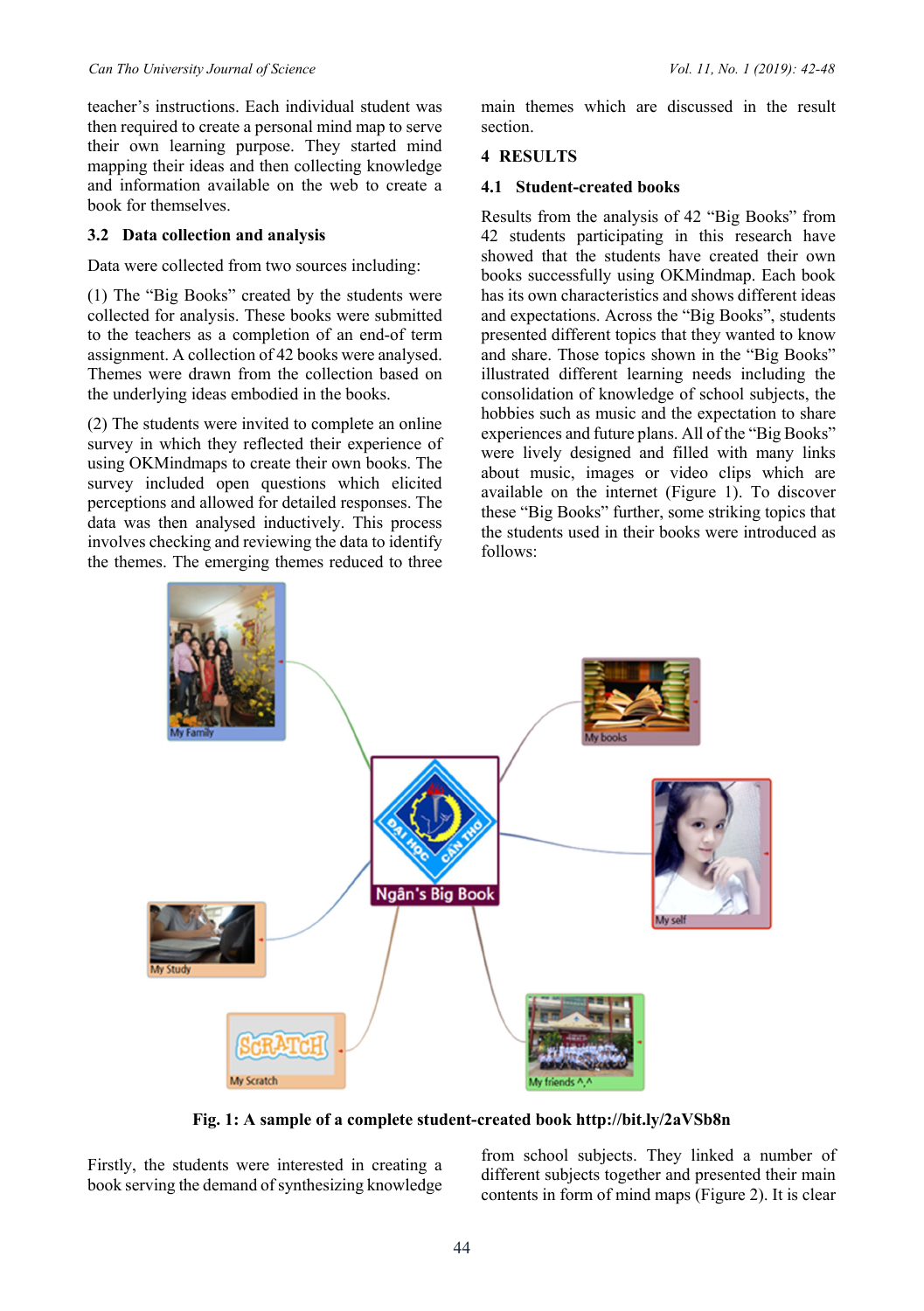#### *Can Tho University Journal of Science Vol. 11, No. 1 (2019): 42-48*

that they were able to synthesize all knowledge they learnt in the book. That knowledge is not only school subject knowledge, but also the knowledge about other subjects serving self-study process on the internet. The procedure of studying, selecting and evaluating information on the internet will primarily help students develop their critical thinking skill. Moreover, the process of searching for ways to

create mind maps indirectly helps the students develop their creative-thinking skill. More importantly, having an own book to share with each other is a good way to help them recognize the importance of collaborating and sharing. This is a key and also the shortest way to help them seek knowledge and develop their life skills.



**Fig. 2: Mind mapping of subject knowledge http://bit.ly/2b0rcIP** 

Secondly, the book is also a good place for the students to discover and expand their knowledge about a certain field that they want to know. Sharing is an occasion for students to show their expectation and exchange information with their friends.



**Fig. 3: Mind mapping of personal interests http://bit.ly/2b2K0Hm** 

Two topics that interested the students the most have been presented. These books were then shared among friends in groups and with the whole class (Figure 4). This enhanced their solidarity and cooperation. The sharing activities helped them develop

their communicative skills. It is believed that the development of the "Big Book" benefits the development of four skills mentioned above. These skills were recognized by their thanks to the obtained results of a survey to get students' opinions about creating Big Book.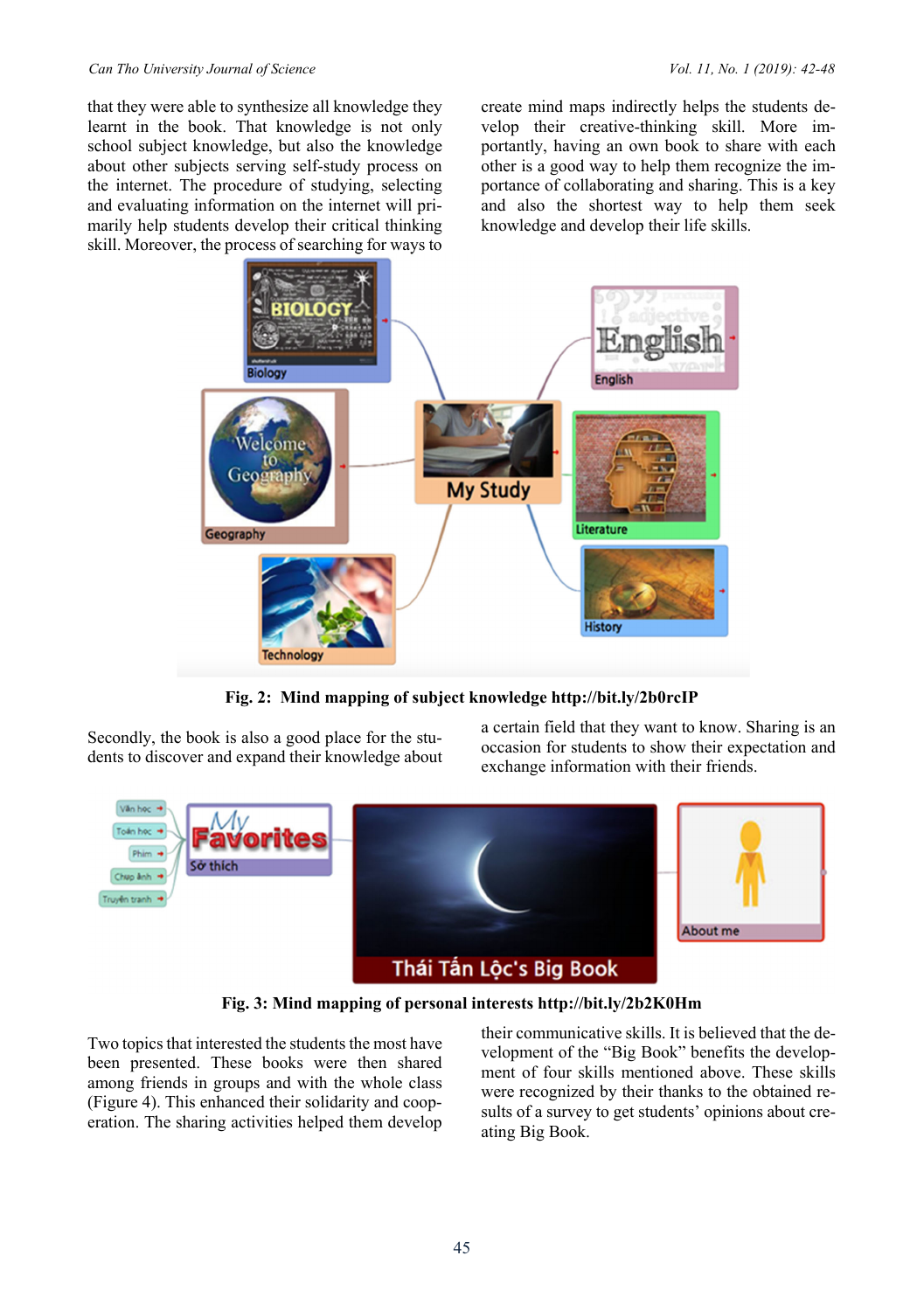

**Fig. 4: A completed book to share among the Grade 10 students http://bit.ly/2aWlsQl** 

# **4.2 Benefits of creating the books in form of OKMindmap**

The survey results showed that most students highly appreciated the use of OKMindmap. Their opinions centred on three main issues: practicality of OK-Mindmap, increasing motivation and creativity and enhancing the study outcomes.

## *4.2.1 Practicality of OKMindmap*

The majority of students (30 out of 42) considered that the application of OKMindmap carried highly practical applicability. They believed that OKMindmap is a useful tool not only for learning but also for enhancing knowledge through its capacity of creating of "a house of knowledge", "a private book", or "a treasure of knowledge" or "an extremely diverse world". Thanks to this tool, students can easily "seek knowledge and write down what they like". A representative comment is as follows:

"I see that the OKMindmap application is really interesting and useful. It helps me synthesize my knowledge. Furthermore, it works as an on-line mind mapping tool in general – an effective way of learning being applied widely in developed countries. OKMindmap not only enables me to consolidate systematic knowledge about my study, but also helps me build an extremely diverse world for myself. It is a house of knowledge, a house of music, and especially it is free to use."

In addition to using OKMindmap to "create a treasure of knowledge" as a comment from a student, they also regarded it as a chance to share and exchange knowledge as well as other interesting things in life.

"OKMindmap has been and will be an extremely useful tool that helps me build a house of knowledge for myself. It also helps me share useful things in my life. I can also share and learn new knowledge. In general, it is different from the old and backward programs like Pascal, which does not fit with the modern world. The application of OKMindmap in learning can receive many supports including mine".

Related to this issue, another interesting opinion is that besides equipping knowledge for themselves, the 'Big Book' also "helps to keep record of current knowledge to meet the communication requirements of the surrounding world". The students also considered the use of OKMindmap "helps [them] save what [they] have learnt and discovered; help [them] possess a private and useful book."

Finally, in relation to this practical issue, three students thought that the use of OKMindmap to mind map and share knowledge helps them save time and consult different sources of knowledge thanks to sharing and exchanging. A representative comment is:

"It helps me save time looking for information and reading books or other applications, especially in studying, it is a trusted application. It helps me have more chances to consult and gain much useful knowledge as well."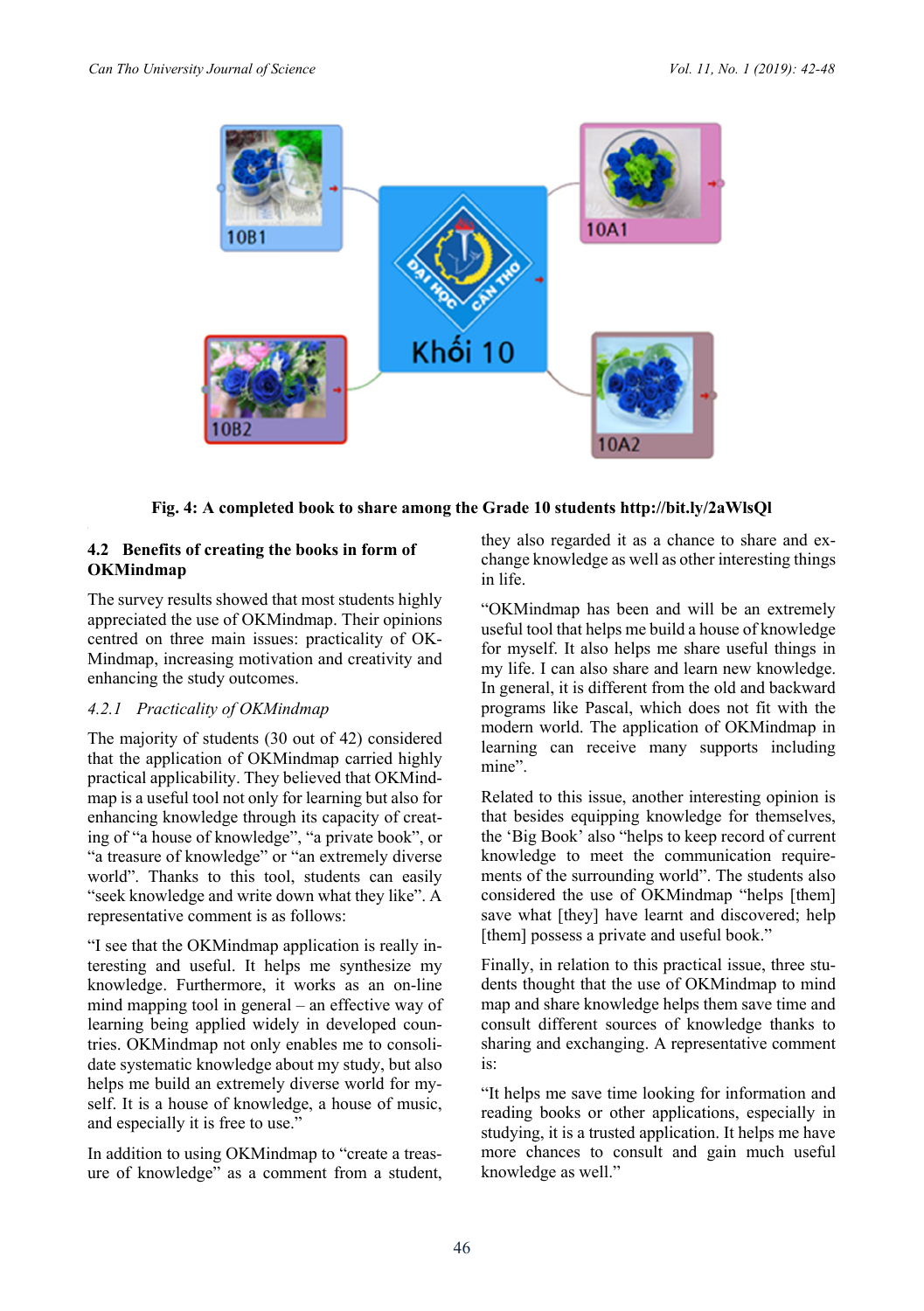#### *4.2.2 Increasing motivation and creativity*

In addition to the practicality of OKMindmap in collecting, sharing and recording knowledge, many students (10/42) commented that the use of OKMindmap enhances learning motivation indirectly. They considered that mindmapping useful knowledge of many different subject aspects on a 'Big Book' motivated them to learn. One typical opinion is:

"Studying with OKMindmap is very useful because I can save many useful documents or other useful and interesting things. I can update my book easily without being afraid of losing them over time. This interests me and I do not get bored with lessons from the printed books as before."

Moreover, creating a 'Big Book' by using OKMindmap has promoted students' learning, especially helping them bring into play their creativity. This helps form one of the four skills – creativity – as mentioned above.

> *"Help me to be more creative" "Support me more in creativity" "Help my creativity fly away"*

#### *4.2.3 Enhancing learning outcomes*

The use of OKMindmap in learning is considered to help students enhance their learning results in many different school subjects. Many students said that this was due to a transition from a traditional method to a creative and interactive method. Helping students have the ability to discover diverse knowledge on the internet and save them systematically is a good way to help students "learn better based on collected information". Many students said that this method enhanced their engagement in their learning of school subjects, especially in Informatics.

"OKMindmap helps me save many useful and interesting things, engage me in learning Informatics which focus mainly on practices and I do not need to learn lots of boring theories".

"I think that in the age of modern science, using OK-Mindmap is very helpful and assist me in learning Informatics and approaching modern world."

In addition to helping students learn Informatics better, using OKMindmap also helps them learn other school subjects such as English better. Specifically, students thought that searching and reading information on the internet help them "enhance their vocabulary and grammar in English". In short, the idea of creating Big Book can motivate the students in their learning and help them find better learning methods for not only Informatics but also other school subjects.

#### **5 DISCUSSION**

The findings of the study showed that the idea of creating Big Book to serve the learning purposes has been successfully conducted by Vietnamese high school students. It can be shown through the books that they created, and importantly through their perceptions. Most students admitted the importance of discovering available data on the internet. They were interested in knowing how to collect and save different sources of information, serving their study purposes, their long-life learning needs and their personal developments. From their opinions, it can be seen that they had many positive changes in their mind regarding studying as well as learning methods. They begin recognizing the importance of selfstudy through doing research via internet. As such, studying does not stop at mastering hard skills or subject knowledge, but developing soft skills as well.

The model is expected to expand to a larger population of students at Can Tho University. By doing this, every student can own a book of knowledge and are encouraged to share their books to their classmates, schoolmates or friends from remote areas via the social networks. Everybody, hence, has an opportunity to learn for their whole life. This "Big Book" will be used as an open courseware as well as a valuable data source, which is as a base to build WebQuest library in form of OKMindmap (HajAlizadeh and Khorasani Anari, 2016). It is hoped that this model can connect education students and teachers in building a bank of WebQuest exercises (Averkieva *et al.*, 2015). Teachers across the country can use the same WebQuest library for teaching, and students' products will be created by using OKMindmap. These kinds of products containing student-created data in form of documents, videos, or projects could be easily programmed using simple programming languages such as Scratch of Massachusetts Institute of Technology (Mironova *et al.*, 2015).

Another potential is that on the basis of OKMindmap products, a new model of assessment using Data mining in education (Shen and Kuo, 2015) can be built. This form of assessment can identify both weaknesses and strengths of the learners so that suitable consultancy can be given to individual learners. By so doing, it is hoped that pupils can achieve more success.